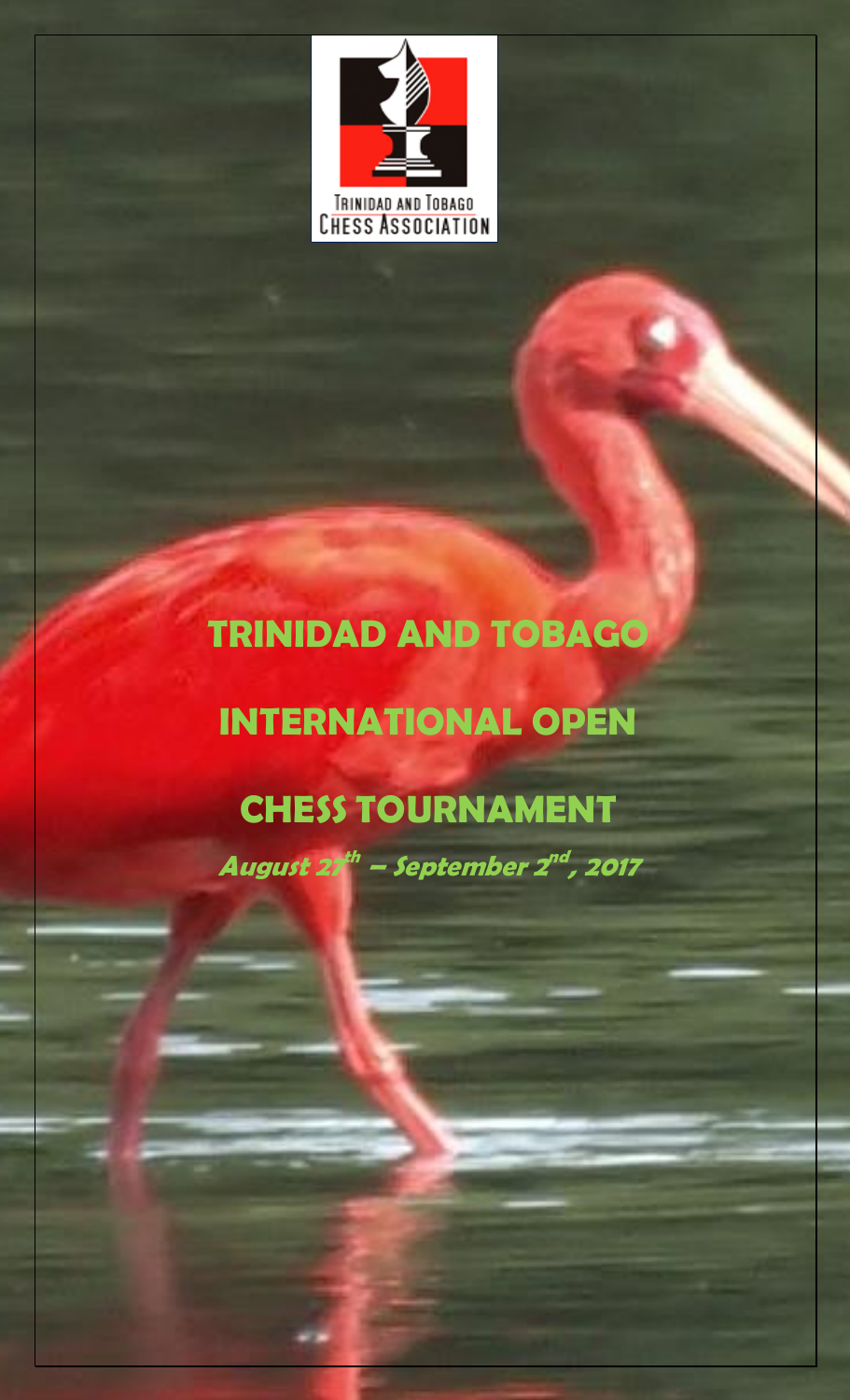## **Invitation**

**The Trinidad & Tobago Chess Association (TTCA) is pleased to invite all National Federations and players to the Trinidad and Tobago International Open Chess Tournament 2016 to be held at The VIP Room, Hasely Crawford Stadium, Port of Spain, Trinidad & Tobago, from 27th August - 2 nd September, 2017.**



## **I. GENERAL CONDITIONS**

#### **Rules and Regulations**

The Trinidad and Tobago International Open Chess Tournament 2017 will be held according to the FIDE Rules of Chess and the following General Conditions within this invitation.

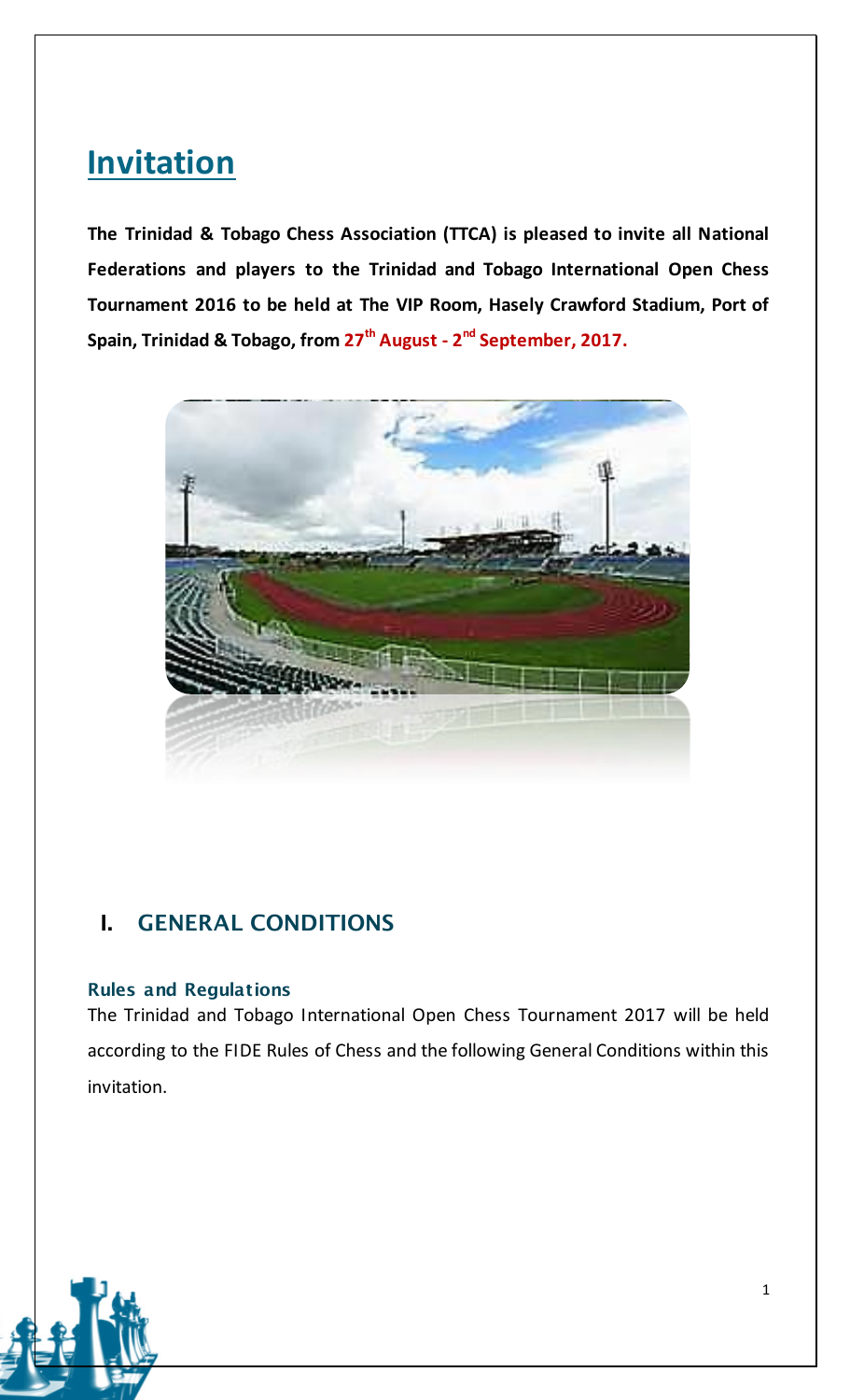#### **Categories**

There will be one OPEN Tournament.

The **Open** Class is open for all players from FIDE member federations. There will be 5 sub-categories which will include: Female, Senior (50+), Under 20, Under 16 and Under 12.

#### **System of Play**

- The Open tournament will use a Swiss System of **nine (9) rounds**.
- The rhythm of play will be **ninety (90) minutes** for all the moves plus an increment of **thirty (30) seconds** per move from the initial move. The tournaments will be Fide-Rated, once the conditions for rating are met.

#### **Tie-Breaks**

The final placings will be decided by the points obtained by each player. The player who obtains the most points will be declared the Champion. In the case of ties, the winners will be decided by the implementation of the following tie-break systems in the order mentioned:

- 1. Direct Encounter Once the players have all played each other
- 2. Most wins
- 3. Bulcholz
- 4. Sonnenberger
- 5. Games with Black

#### **Pairings & Results**

Before the beginning of the First Round of the Open Tournament, a list with all the names of participants will be published at the playing hall. The Pairings will be published at least **one hour** after the last game of each round, at the tournament's Official webpage or Chess-results.com and at the venue's hall.

All winners are required to input their games on the computers provided. For drawn games, the player with white is required to enter his/her game.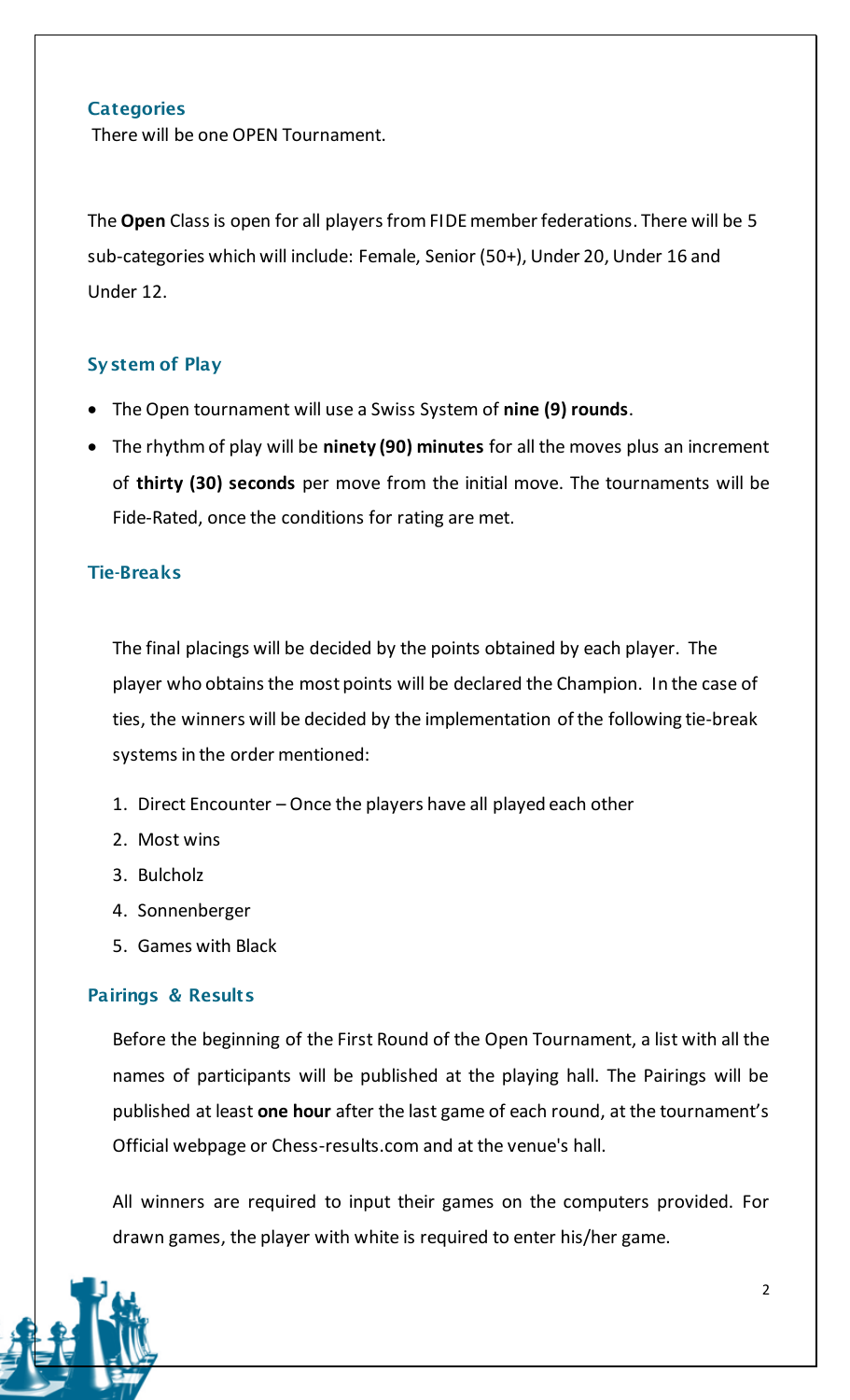#### **Discipline & Attire**

a. The Tournament Organisers expect the highest standards of behaviour and fair play by the participants.

b. Default Time: **Thirty (30)** minutes.

c. Players are expected to be dressed modestly and in a manner that does not bring the event or the organisers into disrepute. The organisers reserve the right to disallow players into the playing hall if not suitably attired.

#### **Prizes**

#### **All prizes are in US\$.**

| <b>Rank</b>    | <b>Absolute</b> | <b>Female</b> | $50+$ | <b>Under 20</b> | <b>Under 16</b> | <b>Under 12</b> |
|----------------|-----------------|---------------|-------|-----------------|-----------------|-----------------|
| $\mathbf 1$    | \$800           | \$400         | \$200 | \$200           | \$150           | \$100           |
| $\overline{2}$ | \$500           | \$300         | \$150 | \$150           | \$100           | \$75            |
| 3              | \$300           | \$200         | \$100 | \$100           | \$75            | \$50            |
| 4              | \$200           |               |       |                 |                 |                 |
| 5              | \$100           |               |       |                 |                 |                 |

The organisers reserve the right to pay the prize monies in local currency to local players/residents and award any additional special prizes.

In the event of a tie on points, the prize money will be added and distributed evenly. Players are only entitled to ONE prize.

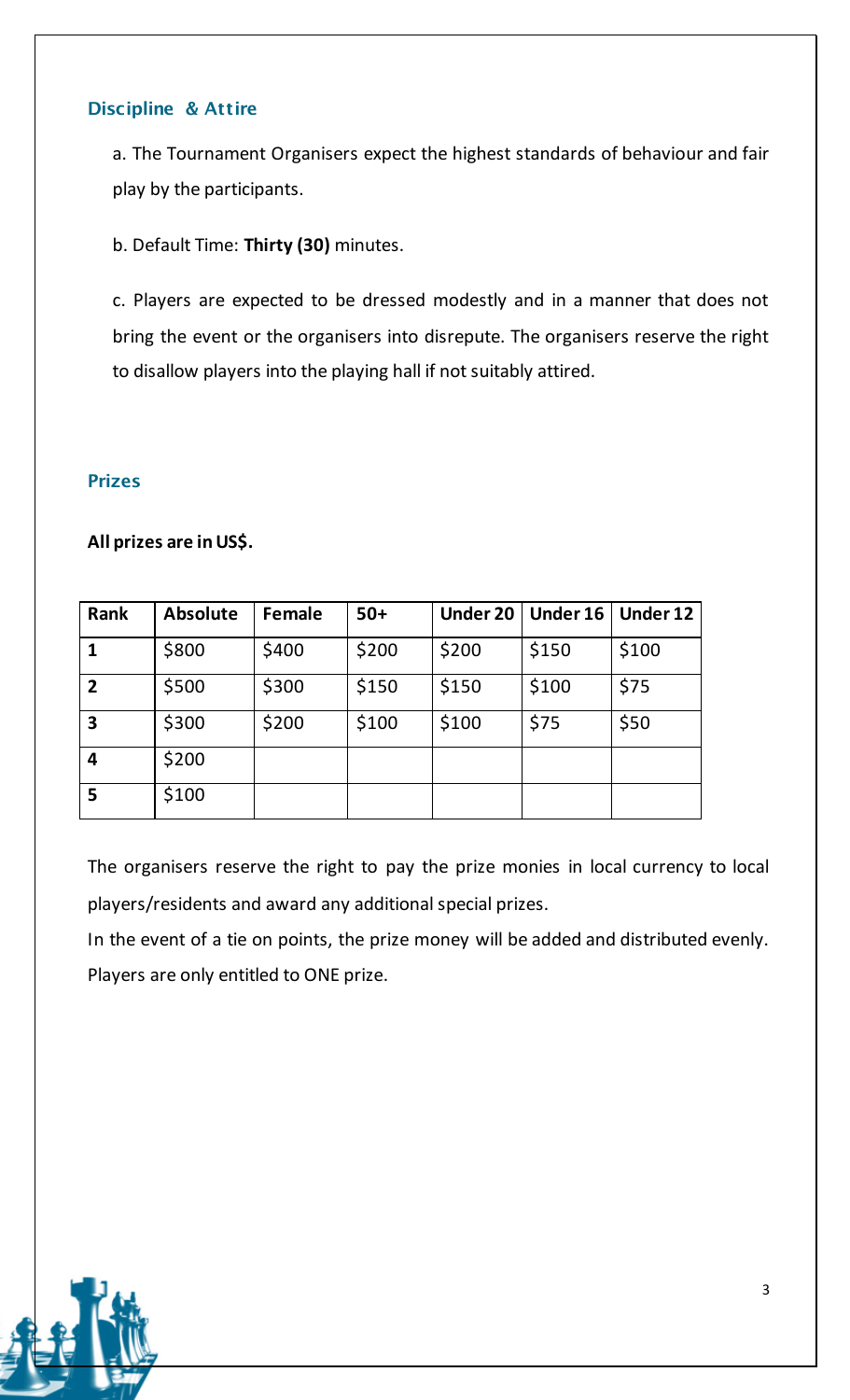## **II. THE EVENT TIME TABLE**

| <b>Date</b>                              | <b>Time</b>          | <b>Activity</b>          |
|------------------------------------------|----------------------|--------------------------|
| Saturday 26 <sup>th</sup> August, 2017   | 12.00 p.m.-8.00 p.m. | Arrival & Registration   |
| Sunday 27 <sup>th</sup> August, 2017     | 9.00 a.m.            | <b>Technical Meeting</b> |
| Sunday 27 <sup>th</sup> August, 2017     | 10.00 a.m.           | Round 1                  |
| Sunday 27 <sup>th</sup> August, 2017     | 4.00 p.m.            | Round 2                  |
| Monday 28 <sup>th</sup> August, 2017     | 5.00 p.m.            | Round 3                  |
| Tuesday 29 <sup>th</sup> August, 2017    | 5.00 p.m.            | Round 4                  |
| Wednesday 30 <sup>th</sup> August, 2017  | 5.00 p.m.            | Round 5                  |
| Thursday 31 <sup>st</sup> August, 2017   | 10.00 a.m.           | Round 6                  |
| Thursday 31 <sup>st</sup> August, 2017   | 4.00 p.m.            | Round 7                  |
| Friday 1 <sup>st</sup> September, 2017   | 5.00 p.m.            | Round 8                  |
| Saturday 2 <sup>nd</sup> September, 2017 | 10.00 a.m.           | Round 9                  |
| Saturday 2 <sup>nd</sup> September 2017  | 6.00 p.m.            | <b>Closing Ceremony</b>  |
| Sunday 3rd September, 2017               | 12.00 p.m.           | Check-Out/Departure      |

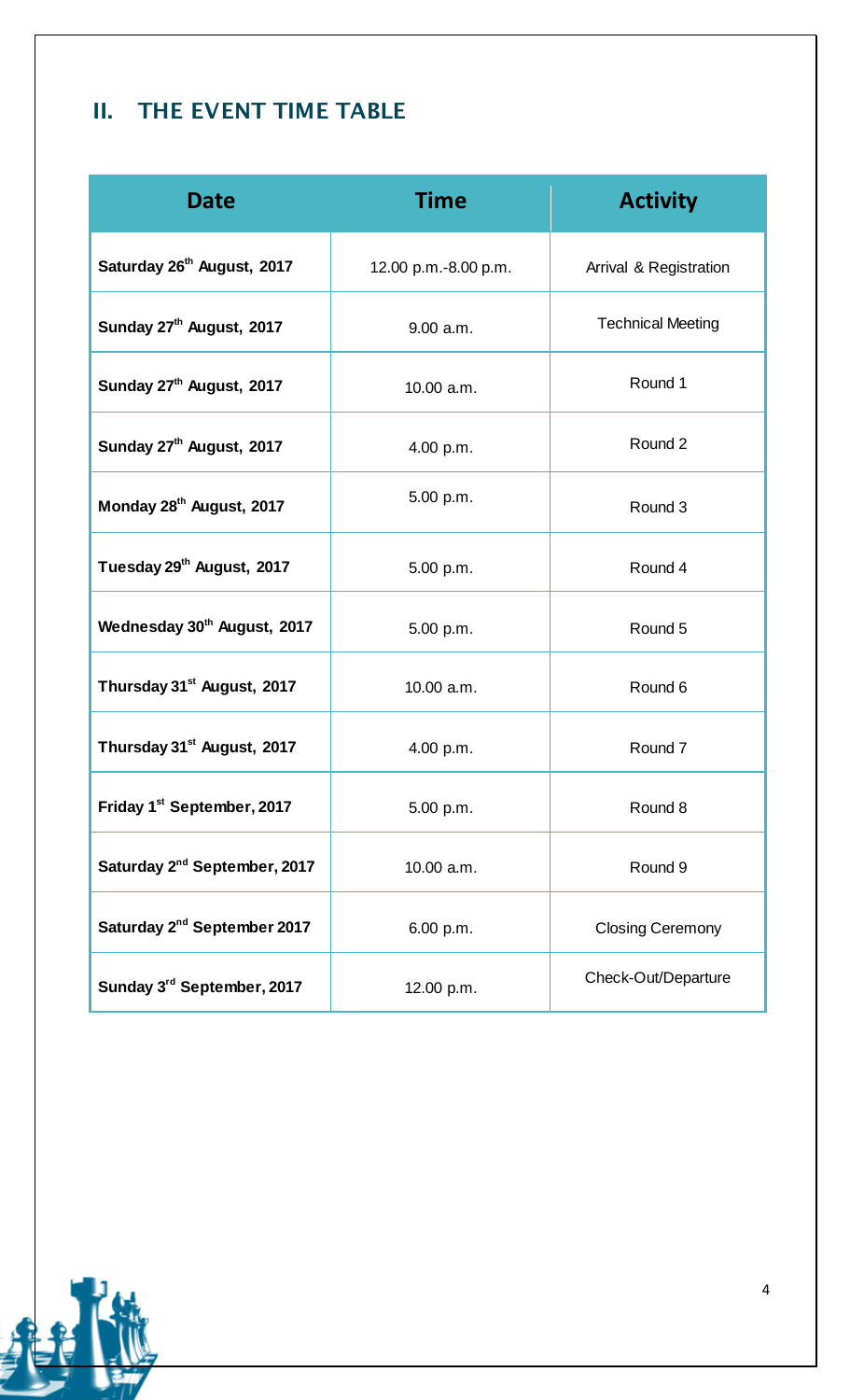## **III. PARTICIPANTS' COSTS**

#### **Covered costs**

- 1) For players who hold the titles of GM/WGM/IM/WIM with an ELO rating>2200 and have been extended a personal invitation, the Organizing Committee will cover the cost of accommodation (double/triple occupancy) and meals.
- 2) For the invited GMs/WGMs/IMs/WIMs, meals will be covered from dinner on **26 th August** to breakfast on **3 rd September, 2017**.

3) Those persons who wish to upgrade to single occupancy shall pay the additional cost as per schedule under 'Accommodation'.

4) Any exceptions to these conditions will be at the discretion of the organisers.

#### **Registration**

a. Pre-Registration of the participants must be made with the details of each participant. The Participant information must include: Passport photo (soft copy), Name, FIDE Title, FIDE ID, FIDE ELO, Date of birth, e-mail address and Federation name, on or before **August 25 th 2017** via **chestt.org**.

b. **Open:** Registration Fee (Non-Resident): US\$60.00; US\$40.00 (Under 20);

Registration Fee **(**Local players): US\$40.00/TT\$250.00;

US\$30.00/TT\$200.00 (Under 20)

c. Transportation will be provided for non-resident persons to and from the airport as well as to and from the playing venue from the official accommodation venue. This is included in the registration fee.

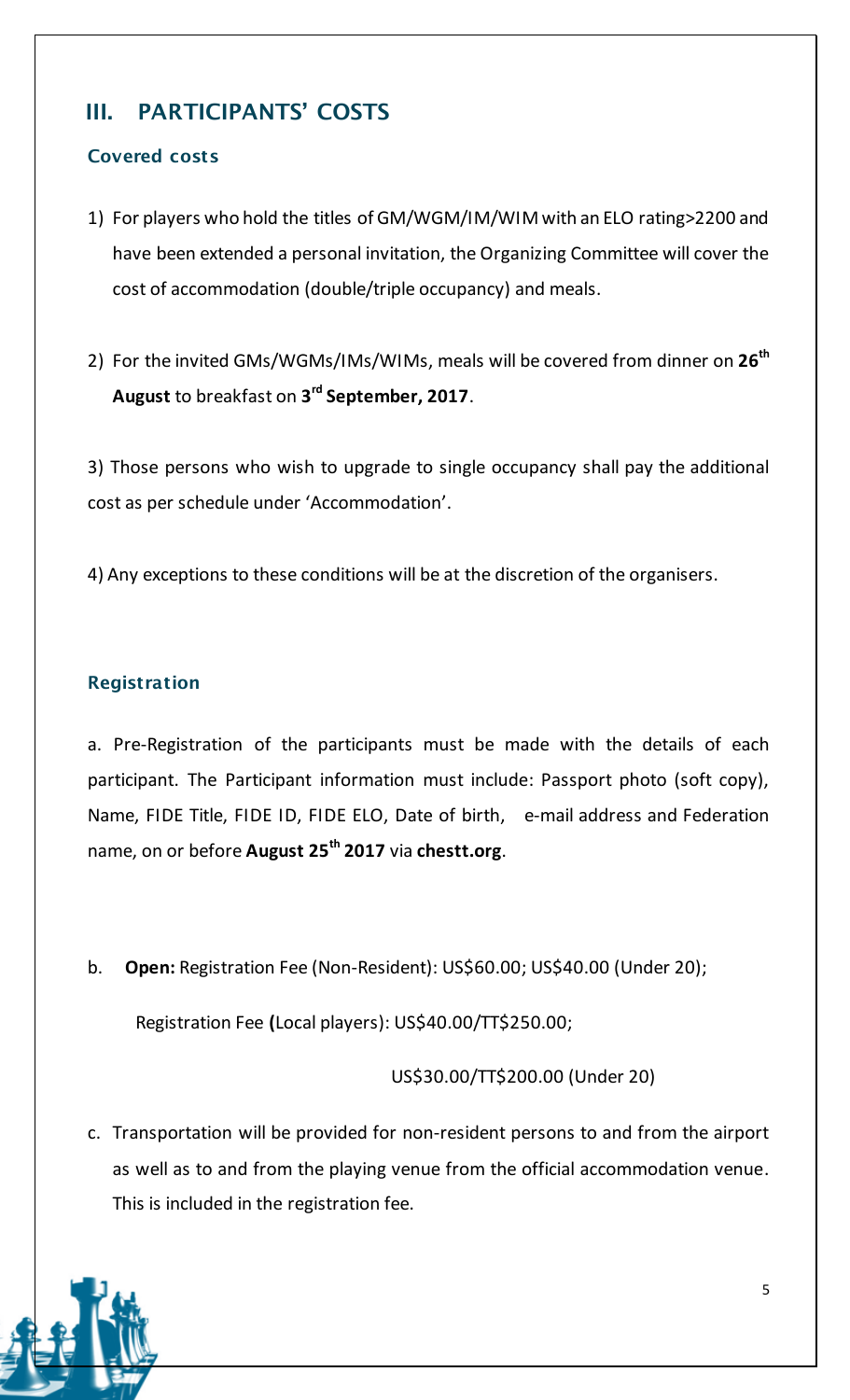Organisers reserve the right to make changes to these arrangements on a case by case basis.

Players who have not paid the registration fee by the beginning of the tournament will not be paired.

Participants are kindly ask to pre-register via **chestt.org**.

c. On the day of registration the original passport or ID must be provided for each player.

d. The onsite registrations will close on **26th August, at 8:00 p.m.**

#### **Payment**

All payments are to be made to the organiser directly. Payment of registration fees and accommodation MUST be made by **Bank Transfer** by **August 25th , 2017** or as otherwise authorized by the Organisers.

Funds (USD) to be sent to:

**Wells Fargo Bank N.A. Philadelphia, Pennsylvania Swift code: PNBPUS3NNYC or ABA 026005092 For Credit to: Swift Code FCTTTTPS First Citizens Bank Ltd. One Woodbrook Place Woodbrook Trinidad & Tobago Beneficiary: Trinidad and Tobago Chess Association Beneficiary Account No.:2016303**

**Local players**

Registration to be deposited at **First Citizens Bank Limited**:

**TTCA's TTD Account No.: 2016302**

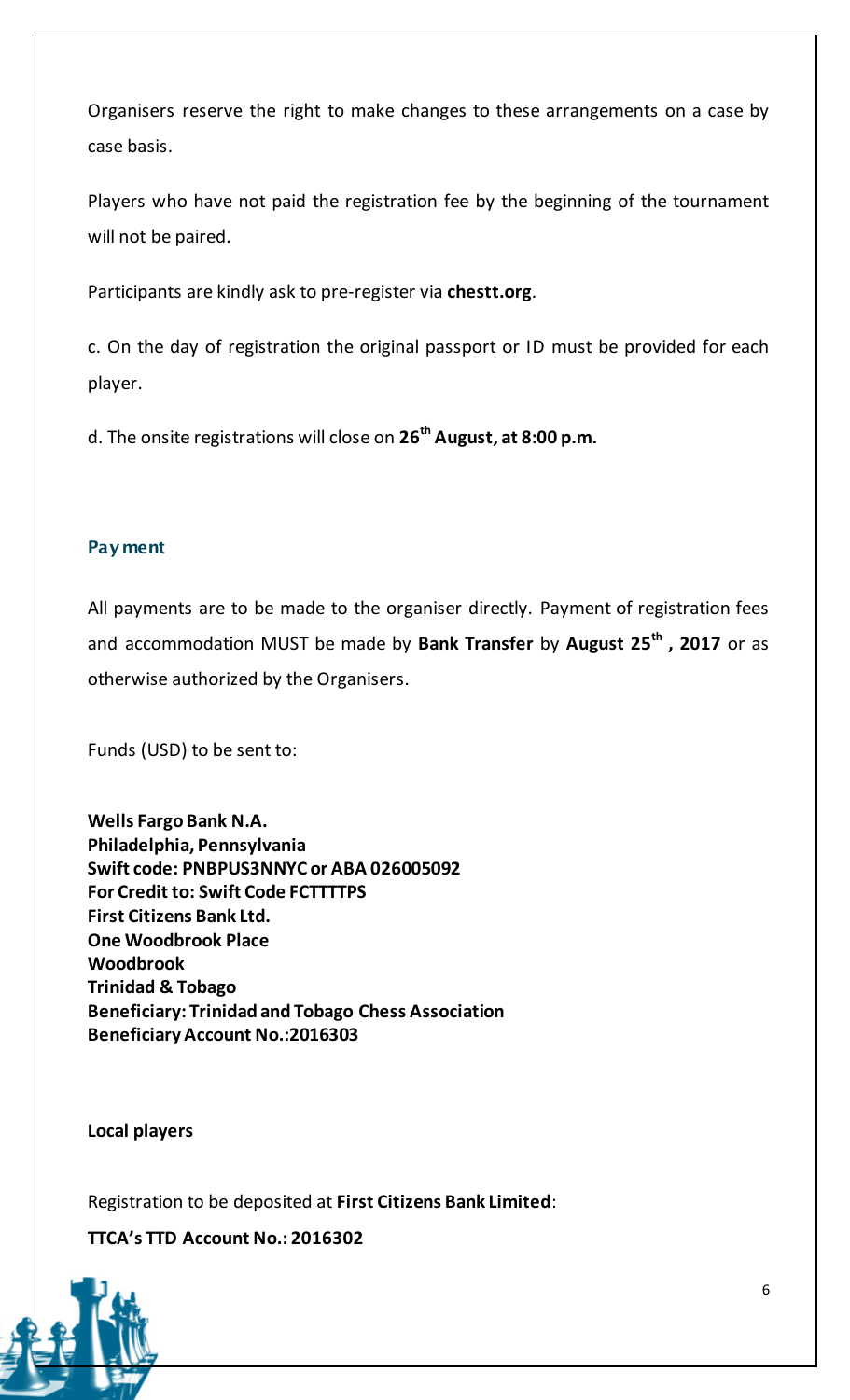Upon completion of wire transfer or deposit, a scanned copy of the transfer receipt should be sent **via email** to the following TTCA officials.

**President:** Sonja Johnson; e-mail:**sonjagia.johnson@gmail.com Secretary**: Sandy Razark; e-mail: **srazark@yahoo.com Treasurer**: Keelan Hunte; email: **keelan.hunte@hotmail.com**

Once the payment transfer is confirmed, the organising committee will confirm the Accommodation reservation.

#### **Cancellations after payments made**

These will be treated on a case by case basis.

### **IV. ACCOMMODATION\***

The following accommodation arrangements shall be made available to foreign players and other guests.

| <b>ACCOMMODATION</b>         | <b>Single</b> | <b>Double</b> | <b>Triple</b> |
|------------------------------|---------------|---------------|---------------|
|                              | <b>USS</b>    | US\$          | US\$          |
| <b>Allamanda Guest House</b> | 70.00         | 50.00         | 45.00         |

Prices are **per person/per night** and are in **US\$ and include breakfast**

**\* Important**: The Organisers are not responsible for any Participants (chess players, accompanying persons) who choose to stay outside the official accommodation options of the Organisation.

Any arrangements other that what is displayed above will be determined on a case by case basis by the tournament organisers.

**The organisers have negotiated with the hotel to maintain the same level of pricing for accommodation and meals pre- and post-tournament dates for the participants in the International tournament.** 

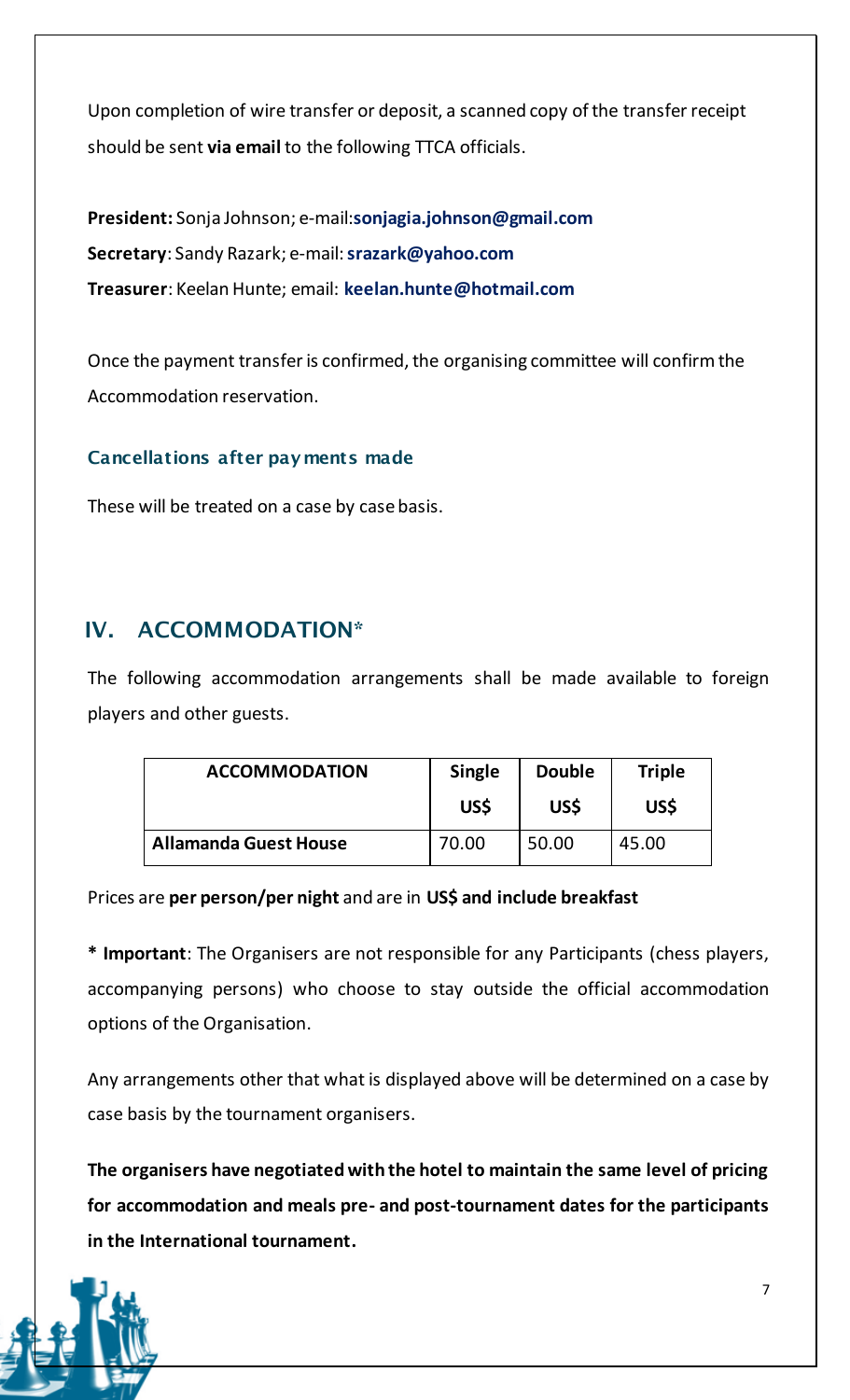## **V. TRANSPORTATION**

Transportation expenses of persons from their place of origin to Trinidad (and vice versa), are the responsibility of each player/federation.

Transfers from the airport-hotel and hotel-airport (round trip) as well as to and from the playing venue will be provided and are included in the registration costs. Players must inform the organisers about their flight schedules **at least 1 week** in advance of arrival.

### **VI. OTHER INFORMATION**

#### **Media**

All journalists are welcome and those who wish to participate in the event may contact the Organisers for accreditation.

#### **Organising Committee**

The Core Organising Committee comprise:

- **Sonja Johnson, Organising Committee Chairperson, President-TTCA**
- **Sandy Razark, Secretary- TTCA**
- Bhisham Soondarsingh-1<sup>st</sup> Vice President, TTCA

#### Other Member

• Roderick Noel

#### **Arbiters**

**Chief Arbiter**: IA Rohan Waithe, Barbados

The Deputy Arbiter and assistant arbiters would be selected at the discretion of the TTCA and in accordance with Fide Regulations.

#### **Appeals Committee**

At the Technical Meeting, the Appeals Committee will be constituted by five (5) representatives of the Federations: three (3) principal representatives and two (2) substitutes. No member of the appeals committee shall adjudicate on matters involving his/her federation.